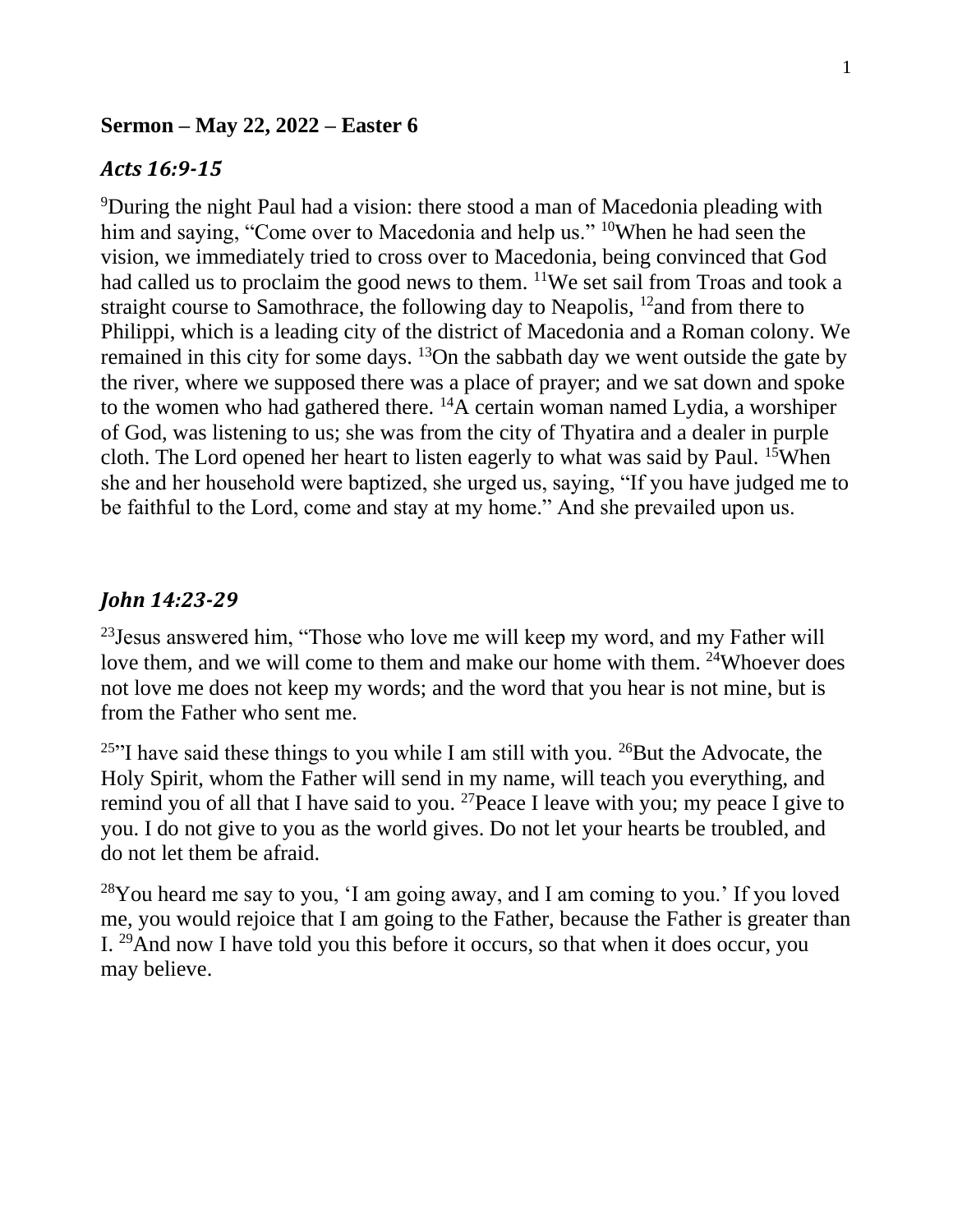## **This morning I am going to talk to you about Lydia.**

She was one of the women who gathered on the Sabbath at the place of prayer. It was by the river, outside the city gate of Philippi. Her name was Lydia, a merchant who dealt in purple cloth. She was an outsider. She was not from the city of Philippi, but from another city called Thyatira, a place noted for its trading of the luxurious purple cloth.

She was not Jewish, but like others, she was attracted to their high ethical teachings. She was seeking. She wasn't afraid to worship with a minority; for these women praying by the river must have been a minority. They didn't even have the minimum 10 men required to form a synagogue. And so they gathered outside the city walls in a quiet spot by the river to worship God. And Lydia was a worshiper of God so she joined them.

I don't know why, but I love to imagine how Lydia looked. I think of her as oliveskinned, with raven black hair; long thick hair, tied up and shining in the sun. I think of her as tall, graceful; a lady with a commanding presence, successful in the world of commerce. There was something else about Lydia though. It was something deep that reflected in her dark eyes, for she was a worshipper of God. Here are a few images – artists' imaginings

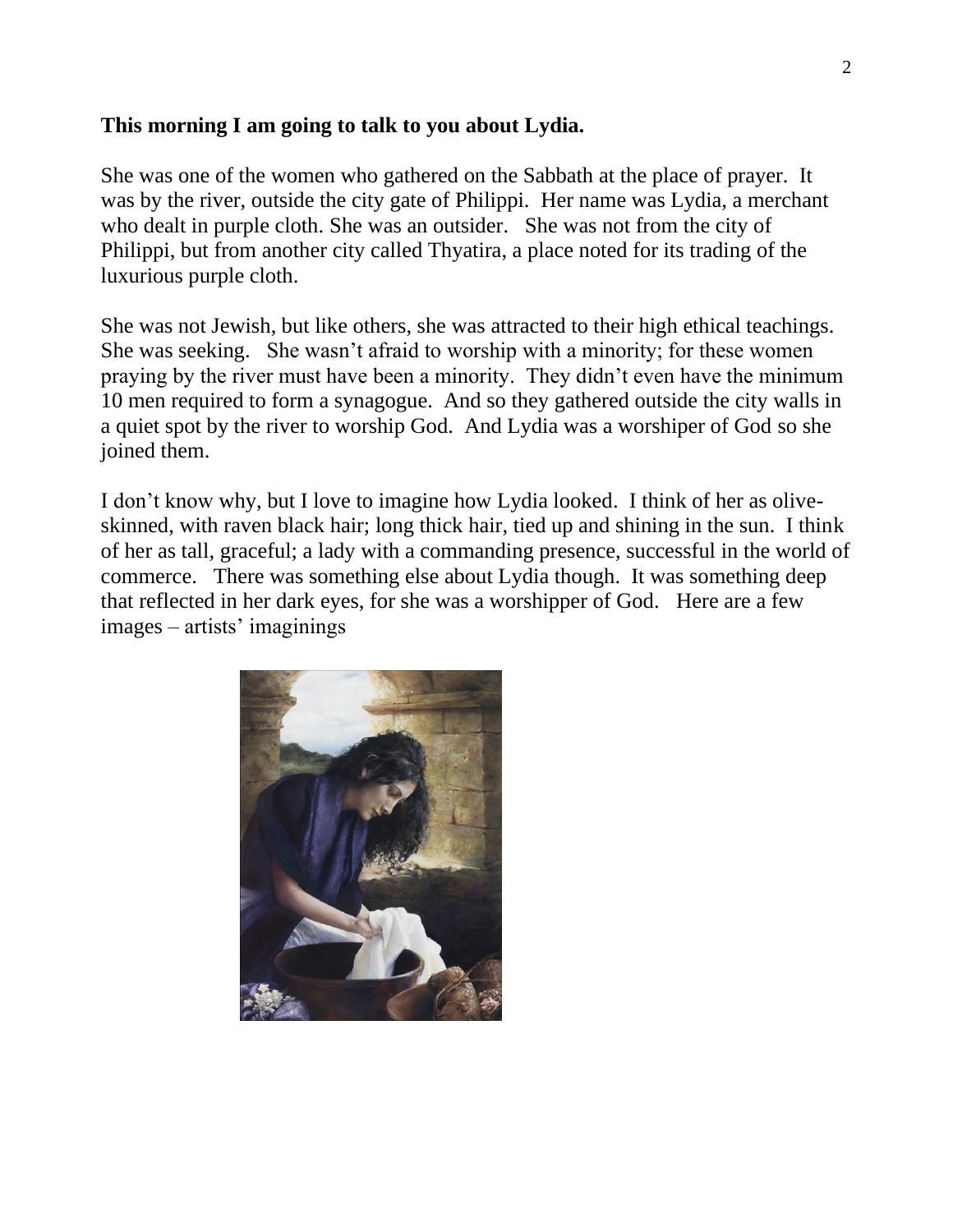Maybe she didn't wear the purple cloth she sold. That was for the very rich, purple was for royalty.



Thousands of snails were needed to make the purple dye. They were carnivorous snails!

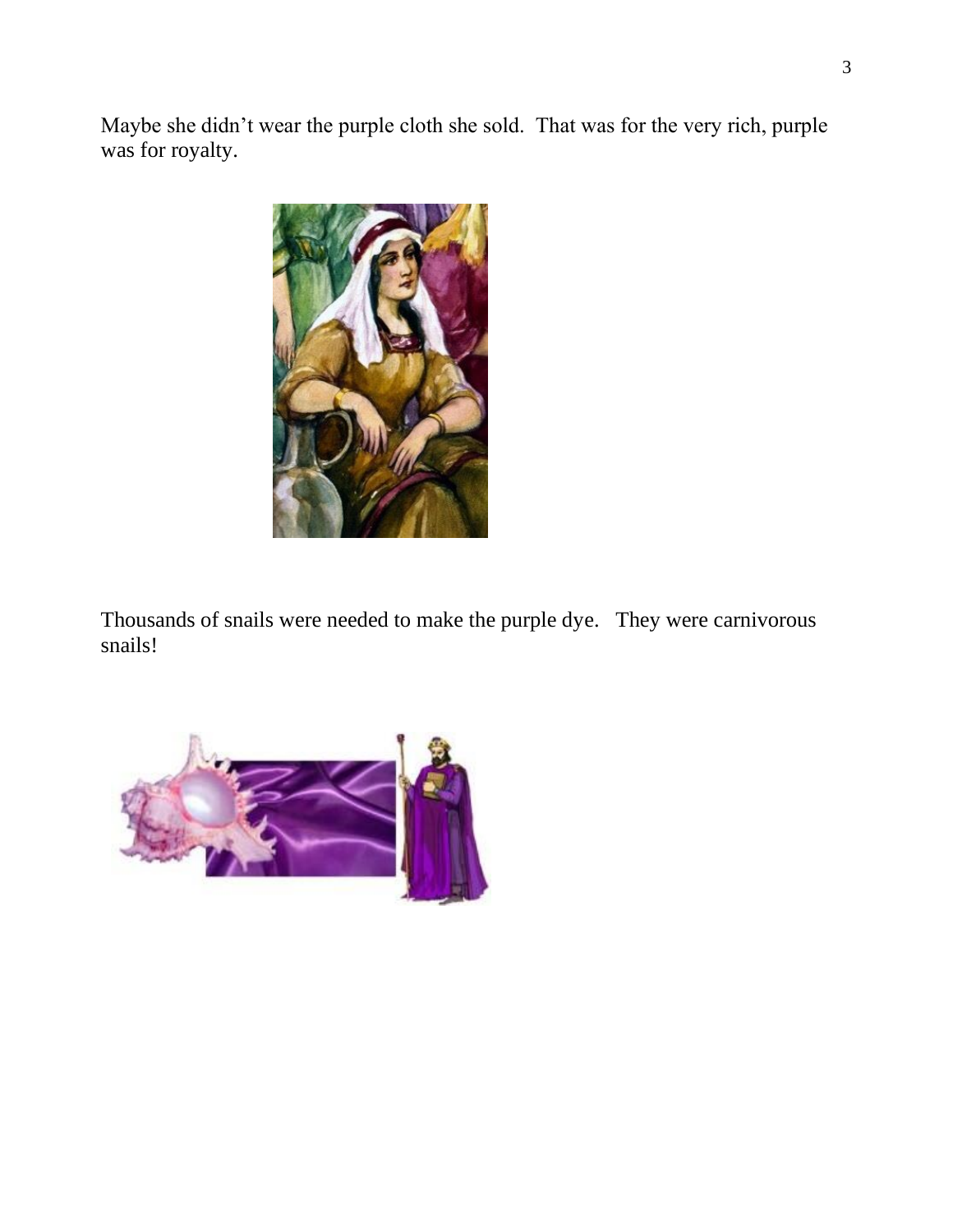

But maybe her trade gave her access to other rich cloth, fabrics of crimson, and blue. Maybe like Joseph long before her, she had a garment of many colours.



What stands out about Lydia is her openness to the Spirit.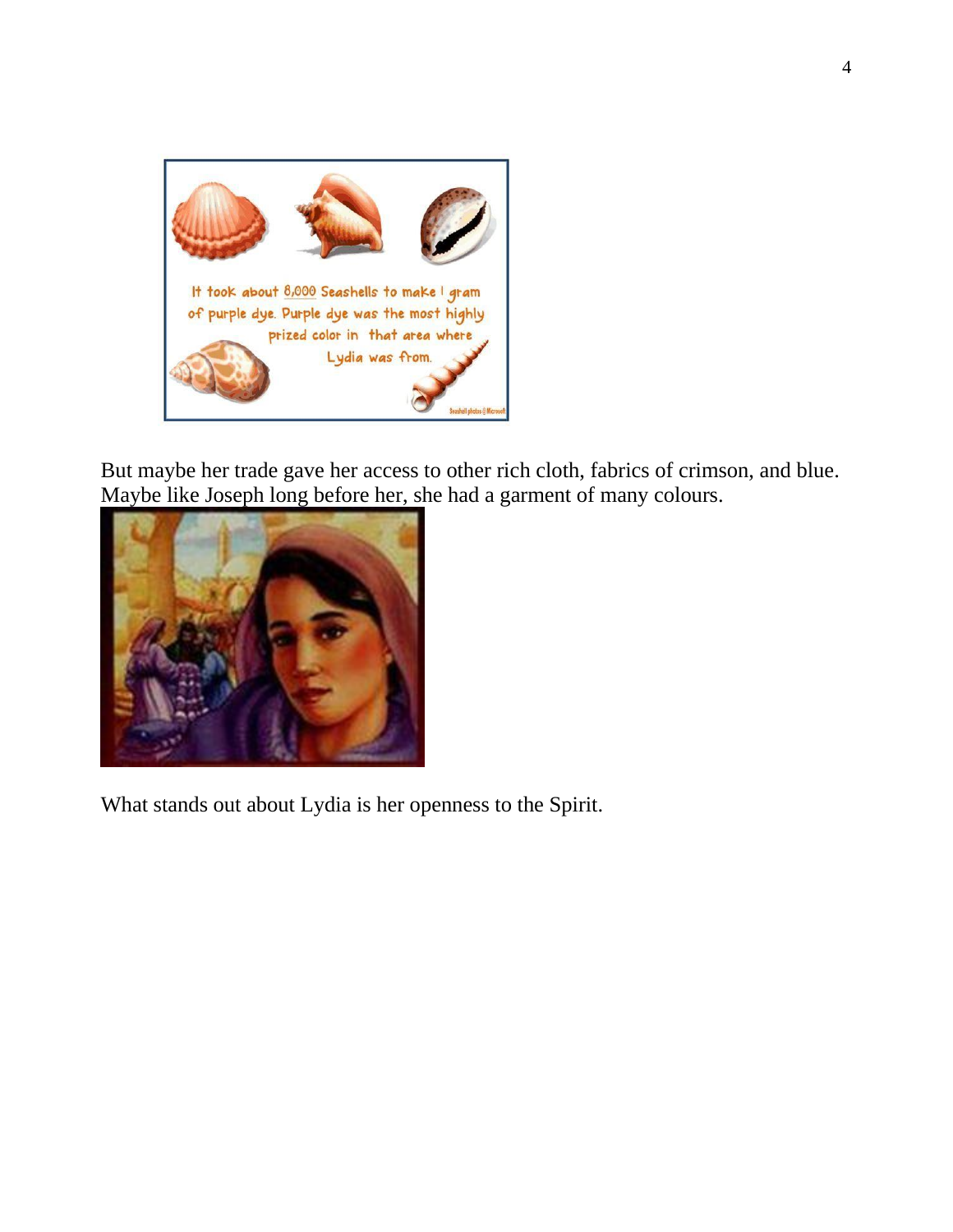

In John's Gospel this morning, Jesus promises that he will not leave his followers alone; even though he is soon to leave them physically. He promises that the Holy Spirit will come to them. This Spirit, will be their Advocate, and their Comforter. This Spirit will teach them and help them understand all Jesus had said.

The idea of God's love extending to each of us was new. The idea of a Spirit working *within* each person was new to the Hebrew people. They thought of God being present in the inner sanctum, in the great temple at Jerusalem. They knew God also spoke to prophets like Daniel and to the great leaders like Abraham and Moses. But they didn't know about God's love reaching deeply into the hearts of every one of God's followers.

But this story of Lydia on the riverbank and Paul's arrival in Macedonia is a story filled with the Spirit. To begin with, Paul responds to the spirit through a vision he has during the night. In this vision, a man of Macedonia pleads with him to come and help them. Paul responds to this vision and he goes to Macedonia.

Then, **Lydia,** a gentile, responds to this Spirit.

First, the **Spirit** leads Lydia to the place of prayer by the river bank. She is not of the Jewish faith, so to go is unusual, but something draws her, she loves something in their scriptures and their prayers and so she goes. Then Paul arrives. He's a stranger in town. He and his companions sit down with the women and Paul tells them about a man called Jesus; a man who healed, a man who told them of God's love and to love one another, a man who was loved by some and hated by others. The ones who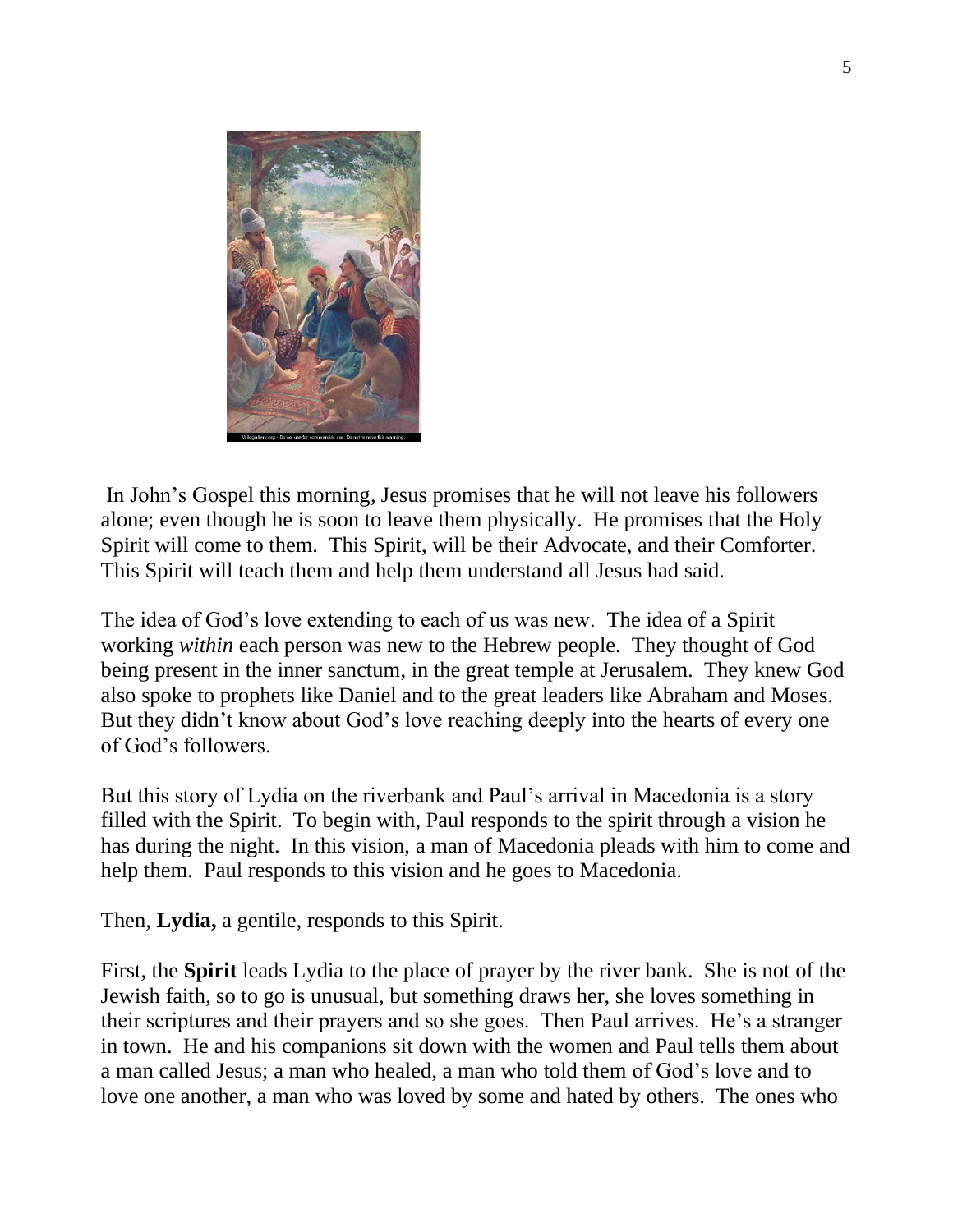hated Jesus were powerful and they plotted against him. They plotted to have him arrested and put to death; and they were successful. He was hung on a cross; put to death like one of the worst criminals. But Paul told them that on the third day, when they went to the tomb, the stone had been rolled away and Jesus was gone. It was astounding. It was unbelievable, but Jesus had risen from the dead. He had appeared to many after this. Sometimes they didn't recognize him because his risen body was somehow different and yet somehow familiar.

Lydia took all this in. She listened eagerly. The Spirit was working within her, working to open the eyes of her heart if you translate literally. Deeply within, something clicked. Lydia felt Paul spoke the truth. She believed his story was God's message. Lydia had lots of reasons not to believe Paul. He was a stranger in town. He spoke of things which had happened far way and of people she didn't know …and yet, somehow the spirit worked within her, making her receptive and she listened eagerly. His words she received like water on parched land. She drank them in, they satisfied her thirst like nothing else she'd ever tasted and she said Yes! I believe it!

So taken was Lydia that she was baptized then and there in the cool waters of the river.



Shrine where Lydia was baptized by Paul.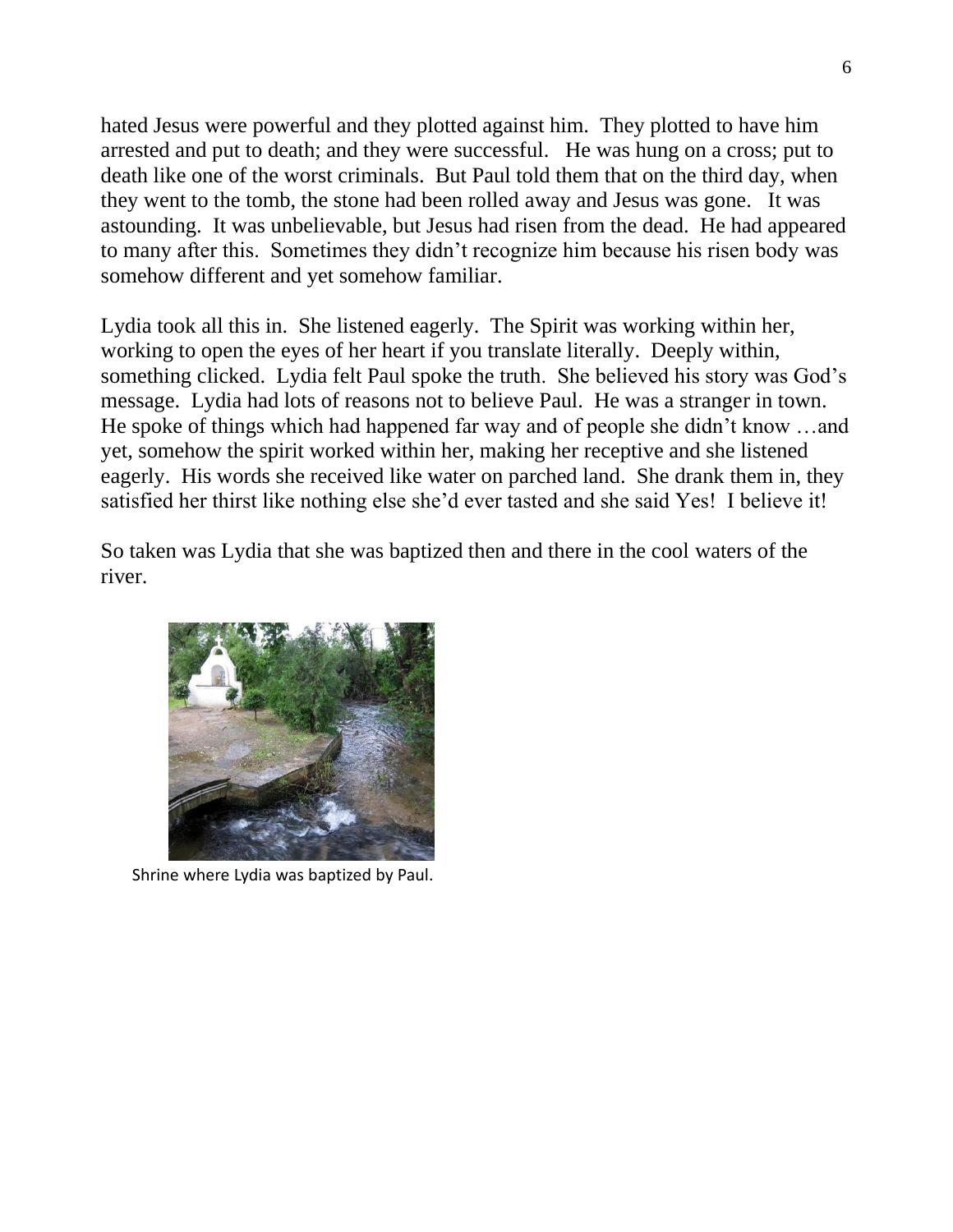

Dipped into the waters, she died to her old life and rose to her new life in Christ Jesus. Her household members, who were all there with her, were baptized as well, every one going down into the river waters. The spirit was moving and the place of prayer by the riverbank had never seen such happenings.

Finally, Lydia, newly baptized was brimful of the Spirit. She knew what she must do. She invited Paul and his companions to stay with her in her home. Paul was doubtful, but Lydia urged them…she insisted.



And so was born the church at Philippi. This church grew and was a source of great joy to Paul over the years, maybe because it was borne of the Spirit from the beginning. But the church began as a house church in the household of Lydia. Lydia was called to make a home for Paul and for the church.

Our Lord said that the Spirit makes a home with us. Our prayer has only to be that we are open to the Spirit.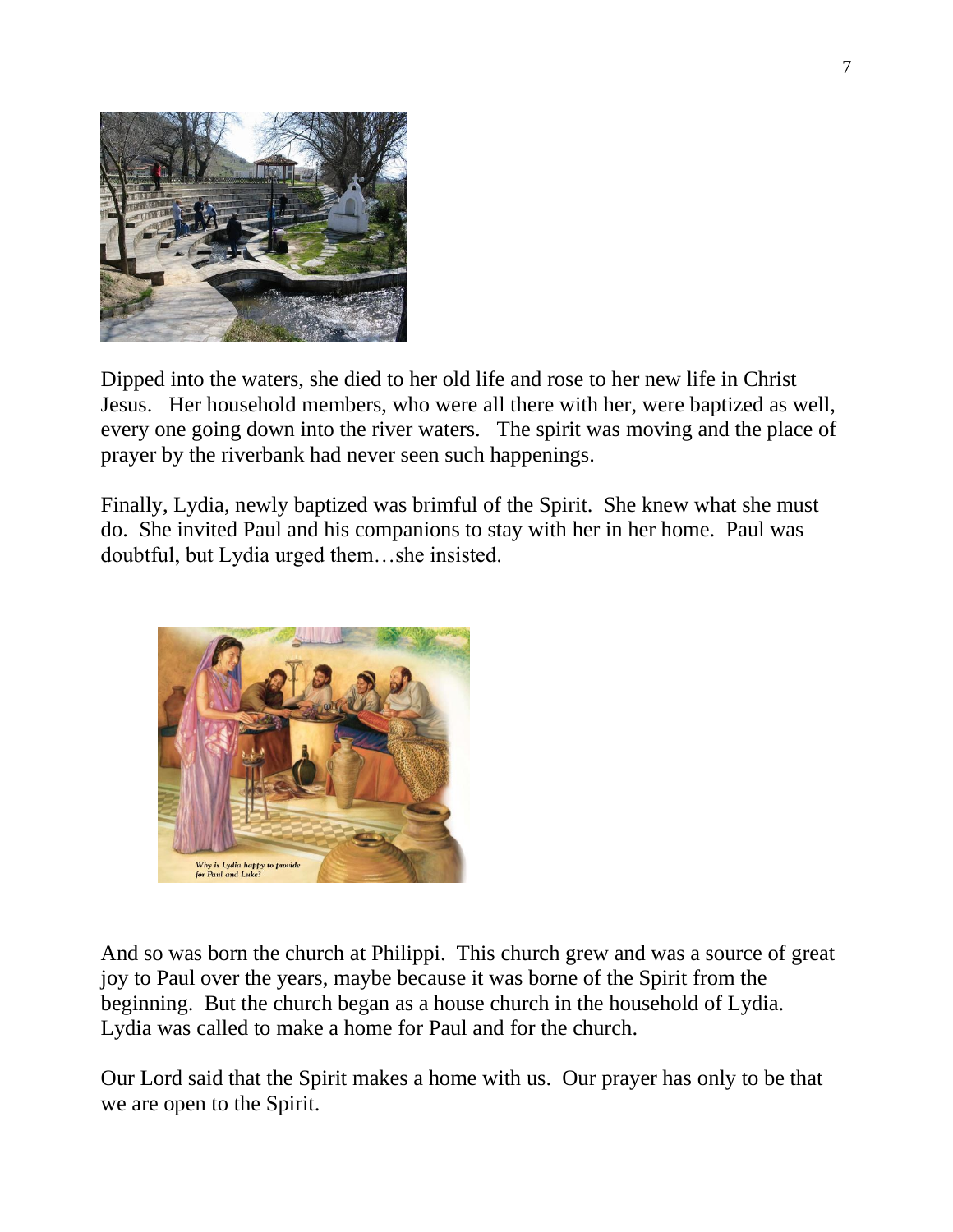What do we learn from Lydia? The Orthodox Churches have given her the title of "Equal to the Apostles," which signifies her importance and level of holiness. We might ask ourselves where the Holy Spirit is inviting us right now, just as it did Lydia. Where is the riverbank in our lives? Is there a place, maybe an unlikely place, where we are drawn to pray and to hear God's word? What form of hospitality is the Spirit asking from us? Hospitality is important. Maybe there is someone who needs us to reach out; an invitation to our home, or an invitation to talk, or an invitation to walk.

God loves us – and God's Spirit is active right now, today, just as it was moving, acting on Paul and Lydia.

Let us be open to receive this mystery, the Spirit, this marvel borne out of God's deep love for us! Amen.